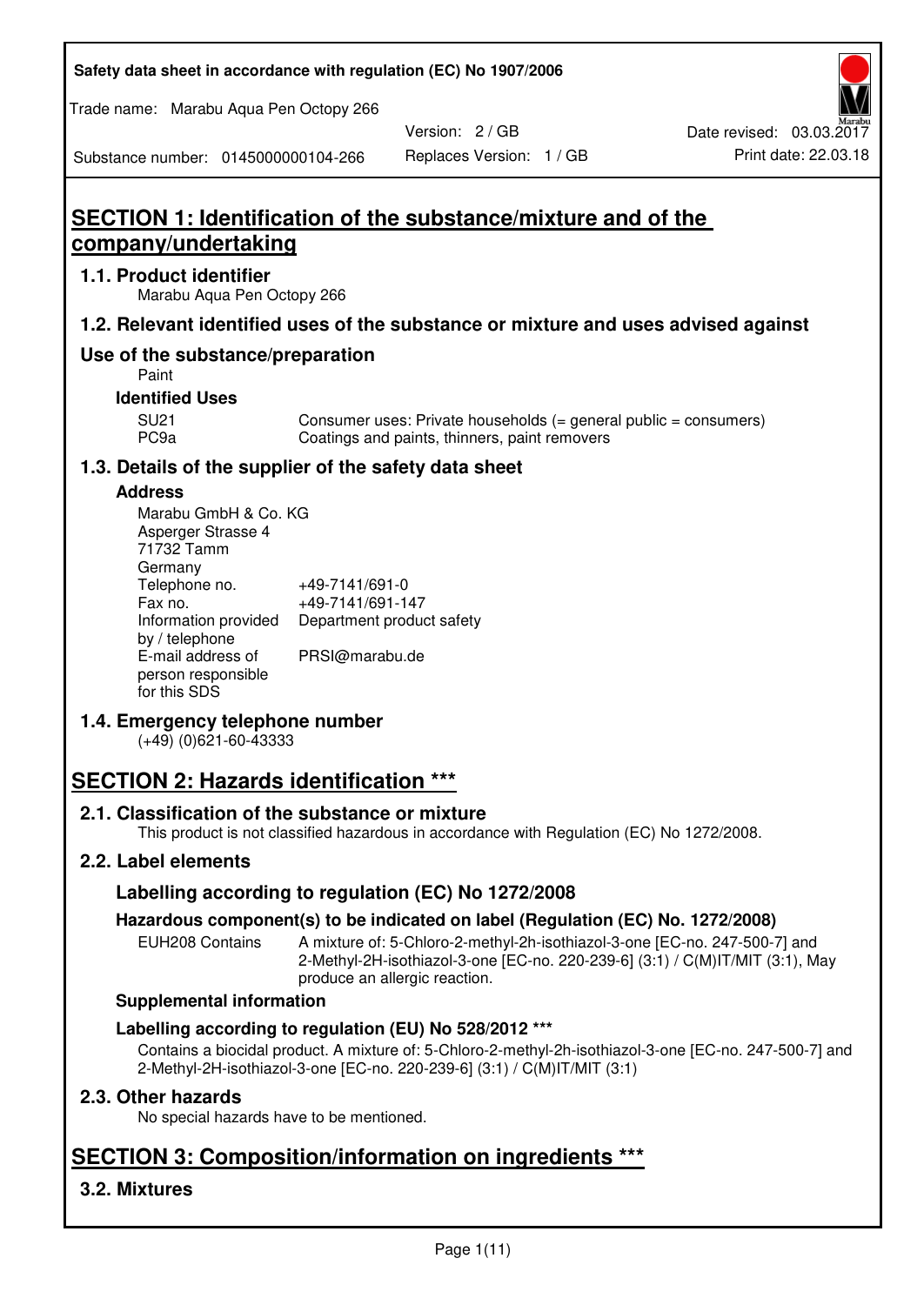| Safety data sheet in accordance with regulation (EC) No 1907/2006                                                                                                 |                                                                                                                       |                              |                                                      |                                                                  |      |                                                  |
|-------------------------------------------------------------------------------------------------------------------------------------------------------------------|-----------------------------------------------------------------------------------------------------------------------|------------------------------|------------------------------------------------------|------------------------------------------------------------------|------|--------------------------------------------------|
| Trade name: Marabu Aqua Pen Octopy 266                                                                                                                            |                                                                                                                       |                              |                                                      |                                                                  |      |                                                  |
|                                                                                                                                                                   |                                                                                                                       | Version: 2 / GB              |                                                      |                                                                  |      | Date revised: 03.03.2017<br>Print date: 22.03.18 |
| Substance number: 0145000000104-266                                                                                                                               |                                                                                                                       |                              |                                                      | Replaces Version: 1 / GB                                         |      |                                                  |
| <b>Chemical characterization</b><br>Paint based on water                                                                                                          |                                                                                                                       |                              |                                                      |                                                                  |      |                                                  |
| <b>Hazardous ingredients</b>                                                                                                                                      |                                                                                                                       |                              |                                                      |                                                                  |      |                                                  |
| <b>Ethanediol</b><br>CAS No.<br>EINECS no.<br>Registration no.<br>Concentration                                                                                   | $107 - 21 - 1$<br>203-473-3<br>01-2119456816-28<br>$>=$                                                               | 1                            | $\lt$ $\sim$                                         | 10                                                               | $\%$ |                                                  |
| Classification (Regulation (EC) No. 1272/2008)                                                                                                                    | Acute Tox. 4<br>STOT RE 2                                                                                             |                              | H302<br>H373                                         |                                                                  |      |                                                  |
| <b>Bronopol (INN)</b><br>CAS No.<br>EINECS no.<br>Concentration                                                                                                   | $52 - 51 - 7$<br>200-143-0<br>$>=$                                                                                    | 0,01                         | $\lt$ $\sim$                                         | 0,1                                                              | $\%$ |                                                  |
| Classification (Regulation (EC) No. 1272/2008)                                                                                                                    |                                                                                                                       |                              |                                                      |                                                                  |      |                                                  |
|                                                                                                                                                                   | Eye Dam. 1<br>Skin Irrit. 2<br>STOT SE3<br>Acute Tox. 4<br>Acute Tox. 4<br>Aquatic Acute 1<br>Aquatic Chronic 1       |                              | H318<br>H315<br>H335<br>H302<br>H312<br>H400<br>H410 |                                                                  |      |                                                  |
| Concentration limits (Regulation (EC) No. 1272/2008)                                                                                                              | Aquatic Acute 1<br>Aquatic Chronic $H410$ M = 1                                                                       | H400                         | $M = 10$                                             |                                                                  |      |                                                  |
| A mixture of: 5-Chloro-2-methyl-2h-isothiazol-3-one [EC-no. 247-500-7] and<br>2-Methyl-2H-isothiazol-3-one [EC-no. 220-239-6] (3:1) / C(M)IT/MIT (3:1)<br>CAS No. | 55965-84-9                                                                                                            |                              |                                                      |                                                                  |      |                                                  |
| Concentration                                                                                                                                                     |                                                                                                                       |                              | $\,<\,$                                              | 0,0015                                                           | $\%$ |                                                  |
| Classification (Regulation (EC) No. 1272/2008)                                                                                                                    | Acute Tox. 3<br>Aquatic Chronic 1<br>Aquatic Acute 1<br>Skin Sens. 1<br>Skin Corr. 1B<br>Acute Tox. 3<br>Acute Tox. 3 |                              | H331<br>H410<br>H400<br>H317<br>H314<br>H311<br>H301 |                                                                  |      |                                                  |
| Concentration limits (Regulation (EC) No. 1272/2008)                                                                                                              |                                                                                                                       |                              |                                                      |                                                                  |      |                                                  |
|                                                                                                                                                                   | Skin Corr. 1B<br>Eye Irrit. 2<br>Skin Irrit. 2<br>Skin Sens. 1                                                        | H314<br>H319<br>H315<br>H317 | $>= 0,6$                                             | $\epsilon = 0.06 < 0.6$<br>$\epsilon = 0.06 < 0.6$<br>$= 0,0015$ |      |                                                  |
| <b>Further ingredients ***</b>                                                                                                                                    |                                                                                                                       |                              |                                                      |                                                                  |      |                                                  |
| Glycerol<br>CAS No.<br>EINECS no.<br>Concentration                                                                                                                | $56 - 81 - 5$<br>200-289-5<br>$>=$                                                                                    | 10 <sup>°</sup>              | $\,<\,$                                              | 25                                                               | $\%$ | $[3]$                                            |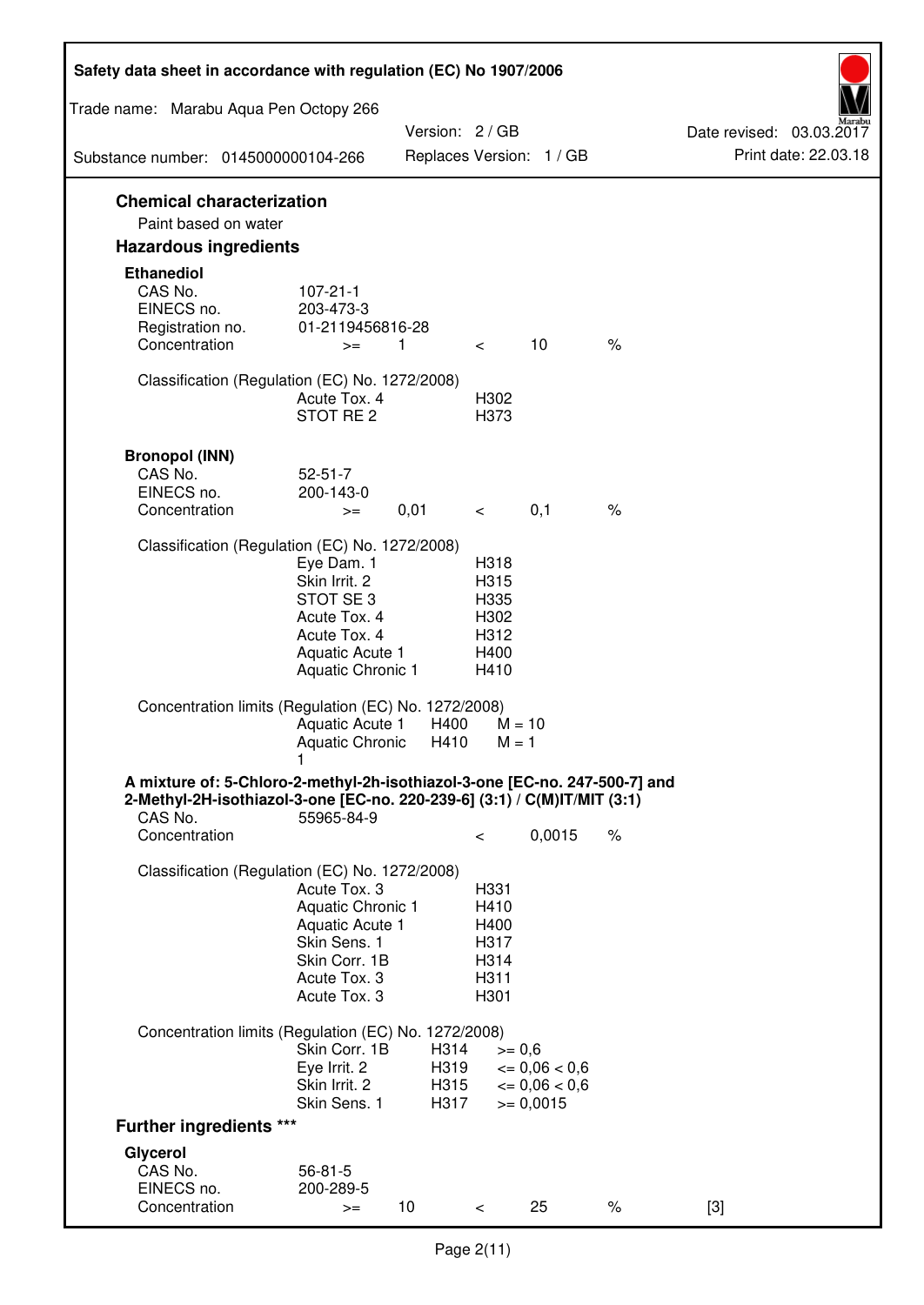| Safety data sheet in accordance with regulation (EC) No 1907/2006                                                                                                   |                          |                          |
|---------------------------------------------------------------------------------------------------------------------------------------------------------------------|--------------------------|--------------------------|
| Trade name: Marabu Aqua Pen Octopy 266                                                                                                                              |                          |                          |
|                                                                                                                                                                     | Version: 2/GB            | Date revised: 03.03.2017 |
| Substance number: 0145000000104-266                                                                                                                                 | Replaces Version: 1 / GB | Print date: 22.03.18     |
|                                                                                                                                                                     |                          |                          |
|                                                                                                                                                                     |                          |                          |
|                                                                                                                                                                     |                          |                          |
| $\star$                                                                                                                                                             |                          |                          |
| [3] Substance with occupational exposure limits                                                                                                                     |                          |                          |
| <b>SECTION 4: First aid measures</b>                                                                                                                                |                          |                          |
| 4.1. Description of first aid measures                                                                                                                              |                          |                          |
| After skin contact                                                                                                                                                  |                          |                          |
| Wash with plenty of water and soap. Do NOT use solvents or thinners.                                                                                                |                          |                          |
| After eye contact                                                                                                                                                   |                          |                          |
| Separate eyelids, wash the eyes thoroughly with water (15 min.). In case of irritation consult an oculist.                                                          |                          |                          |
| <b>After ingestion</b><br>Rinse mouth thoroughly with water. If larger amounts are swallowed or in the event of symptoms take                                       |                          |                          |
| medical treatment.                                                                                                                                                  |                          |                          |
| 4.2. Most important symptoms and effects, both acute and delayed<br>Until now no symptoms known so far.                                                             |                          |                          |
| 4.3. Indication of any immediate medical attention and special treatment needed                                                                                     |                          |                          |
| Hints for the physician / treatment                                                                                                                                 |                          |                          |
| Treat symptomatically                                                                                                                                               |                          |                          |
|                                                                                                                                                                     |                          |                          |
| <b>SECTION 5: Firefighting measures</b>                                                                                                                             |                          |                          |
| 5.1. Extinguishing media                                                                                                                                            |                          |                          |
| Suitable extinguishing media                                                                                                                                        |                          |                          |
| Carbon dioxide, Foam, Sand, Water                                                                                                                                   |                          |                          |
| 5.2. Special hazards arising from the substance or mixture<br>In the event of fire the following can be released: Carbon monoxide (CO); Carbon dioxide (CO2); dense |                          |                          |
| black smoke                                                                                                                                                         |                          |                          |
| 5.3. Advice for firefighters                                                                                                                                        |                          |                          |
| <b>Other information</b>                                                                                                                                            |                          |                          |
| Collect contaminated fire-fighting water separately, must not be discharged into the drains.                                                                        |                          |                          |
| <b>SECTION 6: Accidental release measures</b>                                                                                                                       |                          |                          |
| 6.1. Personal precautions, protective equipment and emergency procedures<br>No particular measures required.                                                        |                          |                          |
| 6.2. Environmental precautions<br>No particular measures required.                                                                                                  |                          |                          |
|                                                                                                                                                                     |                          |                          |

**6.3. Methods and material for containment and cleaning up**  Clean preferably with a detergent - avoid use of solvents.

## **6.4. Reference to other sections**

Information regarding Safe handling, see Section 7. Information regarding personal protective measures, see Section 8. Information regarding waste disposal, see Section 13.

# **SECTION 7: Handling and storage**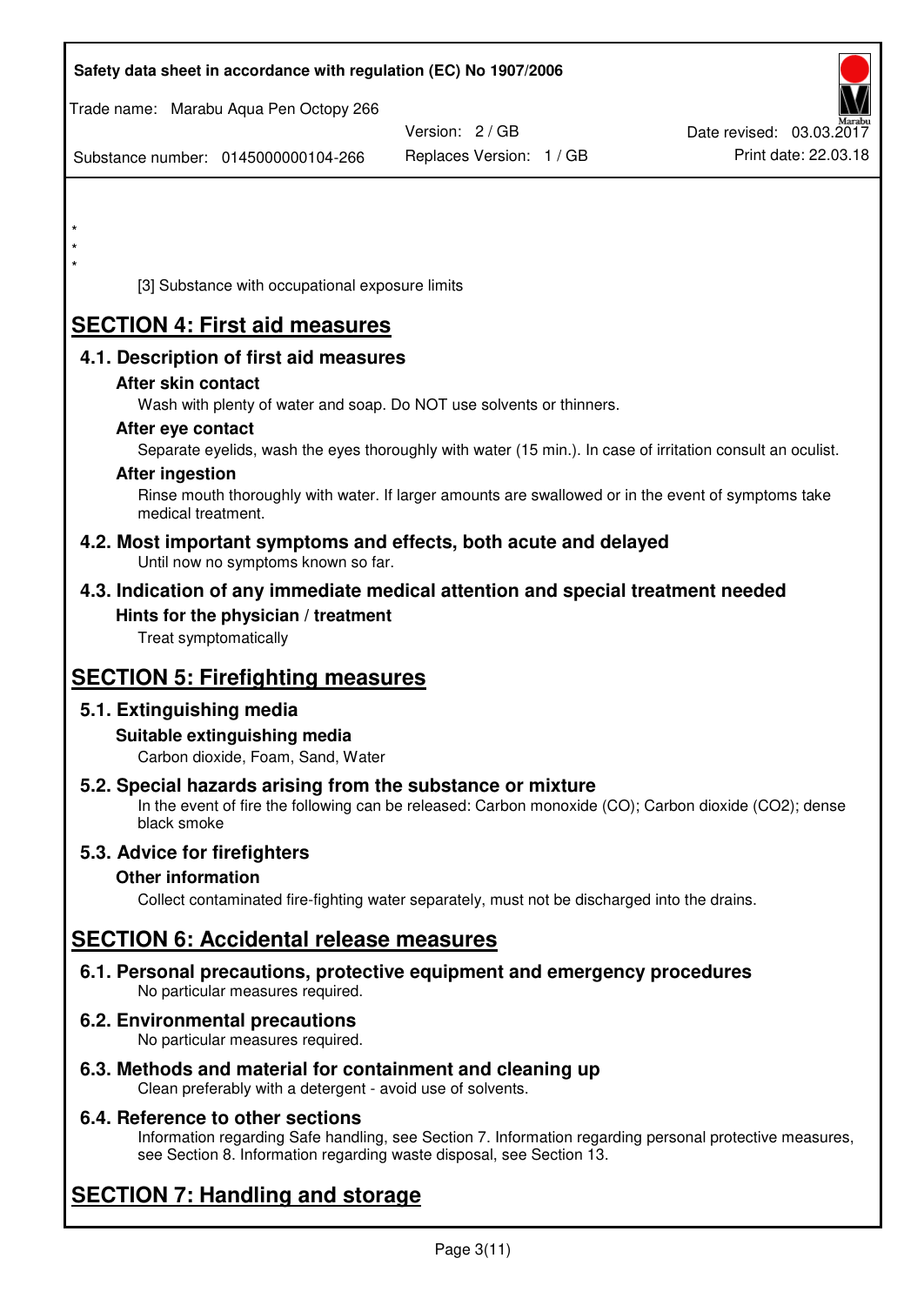| Trade name: Marabu Aqua Pen Octopy 266<br>Version: 2/GB<br>Date revised: 03.03.2017<br>Print date: 22.03.18<br>Replaces Version: 1 / GB<br>Substance number: 0145000000104-266<br>7.1. Precautions for safe handling<br><b>Advice on safe handling</b><br>Avoid skin and eye contact. Smoking, eating and drinking shall be prohibited in application area.<br>Advice on protection against fire and explosion<br>No special measures required.<br>Classification of fires / temperature class / Ignition group / Dust explosion class<br>T <sub>2</sub><br>Temperature class<br>7.2. Conditions for safe storage, including any incompatibilities<br>Requirements for storage rooms and vessels<br>Store in frostfree conditions.<br>Storage class according to TRGS 510<br>Storage class according to<br>12<br>Non-combustible liquids<br><b>TRGS 510</b><br>7.3. Specific end use(s)<br>Paint<br><b>SECTION 8: Exposure controls/personal protection</b><br>8.1. Control parameters<br><b>Exposure limit values</b><br><b>Ethanediol</b><br>List<br>EH40<br>WEL<br><b>Type</b><br>Value<br>10<br>mg/m <sup>3</sup><br>Skin resorption / sensibilisation: Sk;<br><b>Status: 2011</b><br>Glycerol<br>List<br>EH40<br>Type<br><b>WEL</b><br>Value<br>10<br>mg/m <sup>3</sup><br><b>Status: 2011</b><br><b>Other information</b><br>There are not known any further control parameters.<br><b>Derived No/Minimal Effect Levels (DNEL/DMEL)</b><br><b>Ethanediol</b><br>Type of value<br>Derived No Effect Level (DNEL)<br>Reference group<br>Worker<br>Duration of exposure<br>Long term<br>Route of exposure<br>inhalative<br>Mode of action<br>Local effects<br>35<br>mg/m <sup>3</sup><br>Concentration<br>Type of value<br>Derived No Effect Level (DNEL)<br>Worker<br>Reference group<br>Duration of exposure<br>Long term<br>Route of exposure<br>dermal<br>Mode of action<br>Systemic effects<br>Concentration<br>106<br>mg/kg<br>Type of value<br>Derived No Effect Level (DNEL)<br>Reference group<br>Consumer | Safety data sheet in accordance with regulation (EC) No 1907/2006 |  |
|------------------------------------------------------------------------------------------------------------------------------------------------------------------------------------------------------------------------------------------------------------------------------------------------------------------------------------------------------------------------------------------------------------------------------------------------------------------------------------------------------------------------------------------------------------------------------------------------------------------------------------------------------------------------------------------------------------------------------------------------------------------------------------------------------------------------------------------------------------------------------------------------------------------------------------------------------------------------------------------------------------------------------------------------------------------------------------------------------------------------------------------------------------------------------------------------------------------------------------------------------------------------------------------------------------------------------------------------------------------------------------------------------------------------------------------------------------------------------------------------------------------------------------------------------------------------------------------------------------------------------------------------------------------------------------------------------------------------------------------------------------------------------------------------------------------------------------------------------------------------------------------------------------------------------------------------------------------------------------------------------------------------|-------------------------------------------------------------------|--|
|                                                                                                                                                                                                                                                                                                                                                                                                                                                                                                                                                                                                                                                                                                                                                                                                                                                                                                                                                                                                                                                                                                                                                                                                                                                                                                                                                                                                                                                                                                                                                                                                                                                                                                                                                                                                                                                                                                                                                                                                                        |                                                                   |  |
|                                                                                                                                                                                                                                                                                                                                                                                                                                                                                                                                                                                                                                                                                                                                                                                                                                                                                                                                                                                                                                                                                                                                                                                                                                                                                                                                                                                                                                                                                                                                                                                                                                                                                                                                                                                                                                                                                                                                                                                                                        |                                                                   |  |
|                                                                                                                                                                                                                                                                                                                                                                                                                                                                                                                                                                                                                                                                                                                                                                                                                                                                                                                                                                                                                                                                                                                                                                                                                                                                                                                                                                                                                                                                                                                                                                                                                                                                                                                                                                                                                                                                                                                                                                                                                        |                                                                   |  |
|                                                                                                                                                                                                                                                                                                                                                                                                                                                                                                                                                                                                                                                                                                                                                                                                                                                                                                                                                                                                                                                                                                                                                                                                                                                                                                                                                                                                                                                                                                                                                                                                                                                                                                                                                                                                                                                                                                                                                                                                                        |                                                                   |  |
|                                                                                                                                                                                                                                                                                                                                                                                                                                                                                                                                                                                                                                                                                                                                                                                                                                                                                                                                                                                                                                                                                                                                                                                                                                                                                                                                                                                                                                                                                                                                                                                                                                                                                                                                                                                                                                                                                                                                                                                                                        |                                                                   |  |
|                                                                                                                                                                                                                                                                                                                                                                                                                                                                                                                                                                                                                                                                                                                                                                                                                                                                                                                                                                                                                                                                                                                                                                                                                                                                                                                                                                                                                                                                                                                                                                                                                                                                                                                                                                                                                                                                                                                                                                                                                        |                                                                   |  |
|                                                                                                                                                                                                                                                                                                                                                                                                                                                                                                                                                                                                                                                                                                                                                                                                                                                                                                                                                                                                                                                                                                                                                                                                                                                                                                                                                                                                                                                                                                                                                                                                                                                                                                                                                                                                                                                                                                                                                                                                                        |                                                                   |  |
|                                                                                                                                                                                                                                                                                                                                                                                                                                                                                                                                                                                                                                                                                                                                                                                                                                                                                                                                                                                                                                                                                                                                                                                                                                                                                                                                                                                                                                                                                                                                                                                                                                                                                                                                                                                                                                                                                                                                                                                                                        |                                                                   |  |
|                                                                                                                                                                                                                                                                                                                                                                                                                                                                                                                                                                                                                                                                                                                                                                                                                                                                                                                                                                                                                                                                                                                                                                                                                                                                                                                                                                                                                                                                                                                                                                                                                                                                                                                                                                                                                                                                                                                                                                                                                        |                                                                   |  |
|                                                                                                                                                                                                                                                                                                                                                                                                                                                                                                                                                                                                                                                                                                                                                                                                                                                                                                                                                                                                                                                                                                                                                                                                                                                                                                                                                                                                                                                                                                                                                                                                                                                                                                                                                                                                                                                                                                                                                                                                                        |                                                                   |  |
|                                                                                                                                                                                                                                                                                                                                                                                                                                                                                                                                                                                                                                                                                                                                                                                                                                                                                                                                                                                                                                                                                                                                                                                                                                                                                                                                                                                                                                                                                                                                                                                                                                                                                                                                                                                                                                                                                                                                                                                                                        |                                                                   |  |
|                                                                                                                                                                                                                                                                                                                                                                                                                                                                                                                                                                                                                                                                                                                                                                                                                                                                                                                                                                                                                                                                                                                                                                                                                                                                                                                                                                                                                                                                                                                                                                                                                                                                                                                                                                                                                                                                                                                                                                                                                        |                                                                   |  |
|                                                                                                                                                                                                                                                                                                                                                                                                                                                                                                                                                                                                                                                                                                                                                                                                                                                                                                                                                                                                                                                                                                                                                                                                                                                                                                                                                                                                                                                                                                                                                                                                                                                                                                                                                                                                                                                                                                                                                                                                                        |                                                                   |  |
|                                                                                                                                                                                                                                                                                                                                                                                                                                                                                                                                                                                                                                                                                                                                                                                                                                                                                                                                                                                                                                                                                                                                                                                                                                                                                                                                                                                                                                                                                                                                                                                                                                                                                                                                                                                                                                                                                                                                                                                                                        |                                                                   |  |
|                                                                                                                                                                                                                                                                                                                                                                                                                                                                                                                                                                                                                                                                                                                                                                                                                                                                                                                                                                                                                                                                                                                                                                                                                                                                                                                                                                                                                                                                                                                                                                                                                                                                                                                                                                                                                                                                                                                                                                                                                        |                                                                   |  |
|                                                                                                                                                                                                                                                                                                                                                                                                                                                                                                                                                                                                                                                                                                                                                                                                                                                                                                                                                                                                                                                                                                                                                                                                                                                                                                                                                                                                                                                                                                                                                                                                                                                                                                                                                                                                                                                                                                                                                                                                                        |                                                                   |  |
|                                                                                                                                                                                                                                                                                                                                                                                                                                                                                                                                                                                                                                                                                                                                                                                                                                                                                                                                                                                                                                                                                                                                                                                                                                                                                                                                                                                                                                                                                                                                                                                                                                                                                                                                                                                                                                                                                                                                                                                                                        |                                                                   |  |
|                                                                                                                                                                                                                                                                                                                                                                                                                                                                                                                                                                                                                                                                                                                                                                                                                                                                                                                                                                                                                                                                                                                                                                                                                                                                                                                                                                                                                                                                                                                                                                                                                                                                                                                                                                                                                                                                                                                                                                                                                        |                                                                   |  |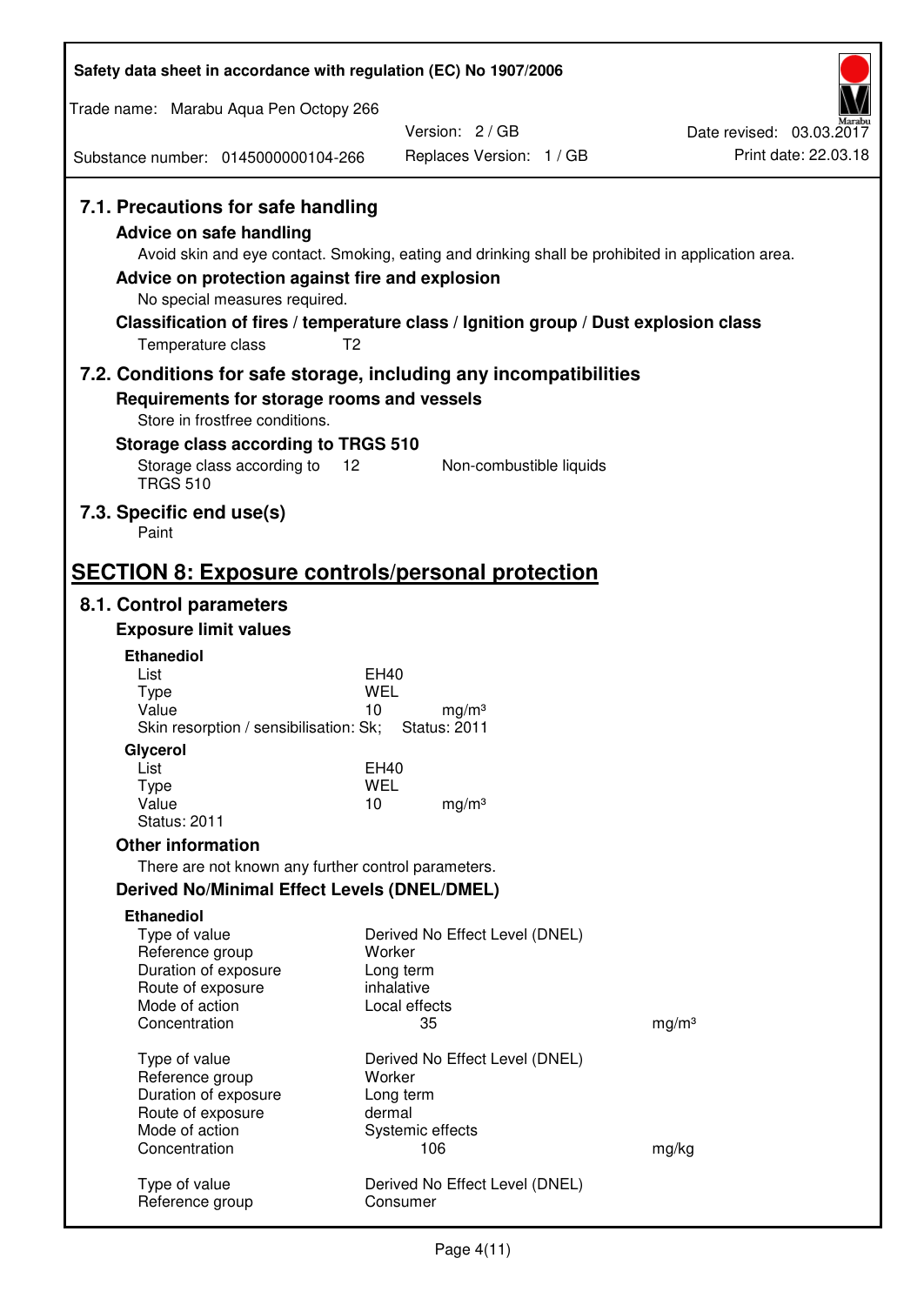| Safety data sheet in accordance with regulation (EC) No 1907/2006 |                                                                                                       |                          |  |  |
|-------------------------------------------------------------------|-------------------------------------------------------------------------------------------------------|--------------------------|--|--|
| Trade name: Marabu Aqua Pen Octopy 266                            | Version: 2 / GB                                                                                       | Date revised: 03.03.2017 |  |  |
| Substance number: 0145000000104-266                               | Replaces Version: 1 / GB                                                                              | Print date: 22.03.18     |  |  |
| Duration of exposure                                              | Long term                                                                                             |                          |  |  |
| Route of exposure<br>Mode of action                               | inhalative<br>Local effects                                                                           |                          |  |  |
| Concentration                                                     | 7                                                                                                     | mg/m <sup>3</sup>        |  |  |
|                                                                   |                                                                                                       |                          |  |  |
| Type of value                                                     | Derived No Effect Level (DNEL)                                                                        |                          |  |  |
| Reference group                                                   | Consumer                                                                                              |                          |  |  |
| Duration of exposure                                              | Long term<br>dermal                                                                                   |                          |  |  |
| Route of exposure<br>Mode of action                               | Systemic effects                                                                                      |                          |  |  |
| Concentration                                                     | 53                                                                                                    | mg/kg                    |  |  |
|                                                                   |                                                                                                       |                          |  |  |
| <b>Predicted No Effect Concentration (PNEC)</b>                   |                                                                                                       |                          |  |  |
| <b>Ethanediol</b>                                                 |                                                                                                       |                          |  |  |
| Type of value                                                     | <b>PNEC</b>                                                                                           |                          |  |  |
| <b>Type</b>                                                       | Freshwater                                                                                            |                          |  |  |
| Concentration                                                     | 10                                                                                                    | mg/l                     |  |  |
| Type of value                                                     | <b>PNEC</b>                                                                                           |                          |  |  |
| <b>Type</b>                                                       | Saltwater                                                                                             |                          |  |  |
| Concentration                                                     | 1                                                                                                     | mg/l                     |  |  |
| Type of value                                                     | <b>PNEC</b>                                                                                           |                          |  |  |
| <b>Type</b>                                                       | Water (intermittent release)                                                                          |                          |  |  |
| Concentration                                                     | 10                                                                                                    | mg/l                     |  |  |
| Type of value                                                     | <b>PNEC</b>                                                                                           |                          |  |  |
| <b>Type</b>                                                       | Sewage treatment plant (STP)                                                                          |                          |  |  |
| Concentration                                                     | 199,5                                                                                                 | mg/l                     |  |  |
| Type of value                                                     | <b>PNEC</b>                                                                                           |                          |  |  |
| Type                                                              | Freshwater sediment                                                                                   |                          |  |  |
| Concentration                                                     | 37                                                                                                    | mg/kg                    |  |  |
| Type of value                                                     | <b>PNEC</b>                                                                                           |                          |  |  |
| <b>Type</b>                                                       | Marine sediment                                                                                       |                          |  |  |
| Concentration                                                     | 3,7                                                                                                   | mg/kg                    |  |  |
|                                                                   |                                                                                                       |                          |  |  |
| Type of value<br><b>Type</b>                                      | <b>PNEC</b><br>Soil                                                                                   |                          |  |  |
| Concentration                                                     | 1,53                                                                                                  | mg/kg                    |  |  |
|                                                                   |                                                                                                       |                          |  |  |
| 8.2. Exposure controls                                            |                                                                                                       |                          |  |  |
| <b>Exposure controls</b>                                          |                                                                                                       |                          |  |  |
| Provide adequate ventilation.                                     |                                                                                                       |                          |  |  |
| <b>Respiratory protection</b>                                     |                                                                                                       |                          |  |  |
| Not necessary.                                                    |                                                                                                       |                          |  |  |
| <b>Hand protection</b>                                            |                                                                                                       |                          |  |  |
| Not necessary.                                                    |                                                                                                       |                          |  |  |
| In case of intensive contact wear protective gloves.              | There is no one glove material or combination of materials that will give unlimited resistance to any |                          |  |  |
| individual or combination of chemicals.                           |                                                                                                       |                          |  |  |
|                                                                   | For prolonged or repeated handling nitrile rubber gloves with textile undergloves are required.       |                          |  |  |
| Material thickness<br>>                                           | 0,5<br>mm                                                                                             |                          |  |  |
| Breakthrough time<br><                                            | 30<br>min                                                                                             |                          |  |  |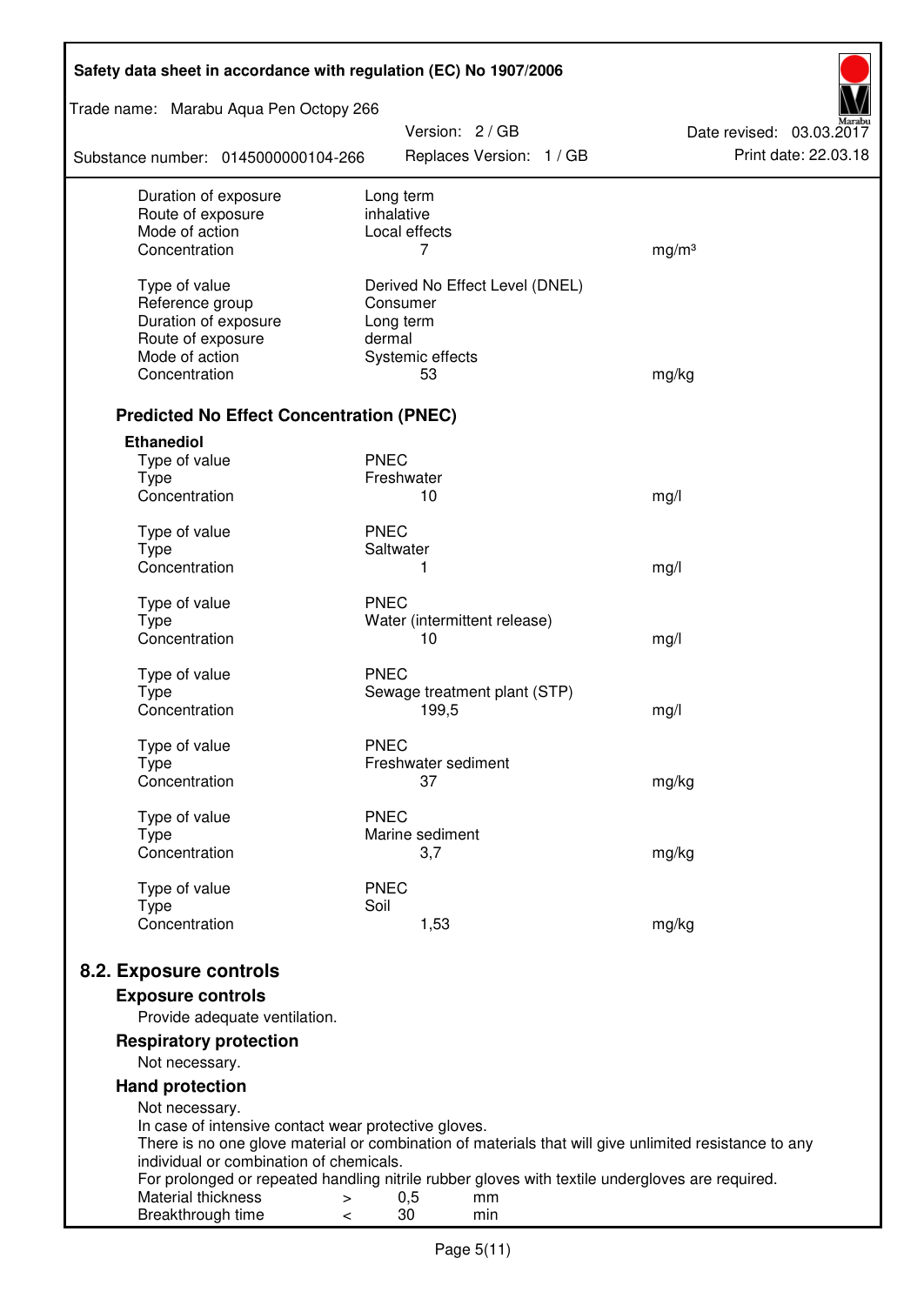| Safety data sheet in accordance with regulation (EC) No 1907/2006                                                                                                                                                                                                                                                                                            |                                 |                          |                                                                                                                                                                                                                                                                                                                    |  |
|--------------------------------------------------------------------------------------------------------------------------------------------------------------------------------------------------------------------------------------------------------------------------------------------------------------------------------------------------------------|---------------------------------|--------------------------|--------------------------------------------------------------------------------------------------------------------------------------------------------------------------------------------------------------------------------------------------------------------------------------------------------------------|--|
| Trade name: Marabu Aqua Pen Octopy 266                                                                                                                                                                                                                                                                                                                       |                                 |                          |                                                                                                                                                                                                                                                                                                                    |  |
|                                                                                                                                                                                                                                                                                                                                                              | Version: 2/GB                   |                          | Date revised: 03.03.2017                                                                                                                                                                                                                                                                                           |  |
| Substance number: 0145000000104-266                                                                                                                                                                                                                                                                                                                          |                                 | Replaces Version: 1 / GB | Print date: 22.03.18                                                                                                                                                                                                                                                                                               |  |
| The breakthrough time must be greater than the end use time of the product.<br>replacement must be followed.<br>Gloves should be replaced regularly and if there is any sign of damage to the glove material.<br>Always ensure that gloves are free from defects and that they are stored and used correctly.<br>maintenance.<br>once exposure has occurred. |                                 |                          | The instructions and information provided by the glove manufacturer on use, storage, maintenance and<br>The performance or effectiveness of the glove may be reduced by physical/ chemical damage and poor<br>Barrier creams may help to protect the exposed areas of the skin, they should however not be applied |  |
| Eye protection                                                                                                                                                                                                                                                                                                                                               |                                 |                          |                                                                                                                                                                                                                                                                                                                    |  |
| Not necessary.                                                                                                                                                                                                                                                                                                                                               |                                 |                          |                                                                                                                                                                                                                                                                                                                    |  |
| <b>Body protection</b>                                                                                                                                                                                                                                                                                                                                       |                                 |                          |                                                                                                                                                                                                                                                                                                                    |  |
| Not applicable.                                                                                                                                                                                                                                                                                                                                              |                                 |                          |                                                                                                                                                                                                                                                                                                                    |  |
| <b>SECTION 9: Physical and chemical properties</b>                                                                                                                                                                                                                                                                                                           |                                 |                          |                                                                                                                                                                                                                                                                                                                    |  |
|                                                                                                                                                                                                                                                                                                                                                              |                                 |                          |                                                                                                                                                                                                                                                                                                                    |  |
| 9.1. Information on basic physical and chemical properties                                                                                                                                                                                                                                                                                                   |                                 |                          |                                                                                                                                                                                                                                                                                                                    |  |
| Form                                                                                                                                                                                                                                                                                                                                                         | liquid<br>coloured              |                          |                                                                                                                                                                                                                                                                                                                    |  |
| <b>Colour</b><br><b>Odour</b>                                                                                                                                                                                                                                                                                                                                | odourless                       |                          |                                                                                                                                                                                                                                                                                                                    |  |
| <b>Odour threshold</b>                                                                                                                                                                                                                                                                                                                                       |                                 |                          |                                                                                                                                                                                                                                                                                                                    |  |
| Remarks                                                                                                                                                                                                                                                                                                                                                      | No data available               |                          |                                                                                                                                                                                                                                                                                                                    |  |
|                                                                                                                                                                                                                                                                                                                                                              |                                 |                          |                                                                                                                                                                                                                                                                                                                    |  |
| <b>Melting point</b><br>Remarks                                                                                                                                                                                                                                                                                                                              | not determined                  |                          |                                                                                                                                                                                                                                                                                                                    |  |
|                                                                                                                                                                                                                                                                                                                                                              |                                 |                          |                                                                                                                                                                                                                                                                                                                    |  |
| <b>Freezing point</b><br>Remarks                                                                                                                                                                                                                                                                                                                             | not determined                  |                          |                                                                                                                                                                                                                                                                                                                    |  |
|                                                                                                                                                                                                                                                                                                                                                              |                                 |                          |                                                                                                                                                                                                                                                                                                                    |  |
| Initial boiling point and boiling range<br>Value                                                                                                                                                                                                                                                                                                             |                                 |                          | $\rm ^{\circ}C$                                                                                                                                                                                                                                                                                                    |  |
| Pressure                                                                                                                                                                                                                                                                                                                                                     | appr. 100<br>1.013              | hPa                      |                                                                                                                                                                                                                                                                                                                    |  |
| Source                                                                                                                                                                                                                                                                                                                                                       | Literature value                |                          |                                                                                                                                                                                                                                                                                                                    |  |
| <b>Flash point</b>                                                                                                                                                                                                                                                                                                                                           |                                 |                          |                                                                                                                                                                                                                                                                                                                    |  |
| Remarks                                                                                                                                                                                                                                                                                                                                                      | Not applicable                  |                          |                                                                                                                                                                                                                                                                                                                    |  |
| Evaporation rate (ether $= 1$ ) :                                                                                                                                                                                                                                                                                                                            |                                 |                          |                                                                                                                                                                                                                                                                                                                    |  |
| Remarks                                                                                                                                                                                                                                                                                                                                                      | not determined                  |                          |                                                                                                                                                                                                                                                                                                                    |  |
| Flammability (solid, gas)                                                                                                                                                                                                                                                                                                                                    |                                 |                          |                                                                                                                                                                                                                                                                                                                    |  |
| Not applicable                                                                                                                                                                                                                                                                                                                                               |                                 |                          |                                                                                                                                                                                                                                                                                                                    |  |
| Upper/lower flammability or explosive limits                                                                                                                                                                                                                                                                                                                 |                                 |                          |                                                                                                                                                                                                                                                                                                                    |  |
| Lower explosion limit                                                                                                                                                                                                                                                                                                                                        | 3,2<br>appr.                    |                          | $%$ (V)                                                                                                                                                                                                                                                                                                            |  |
| Upper explosion limit                                                                                                                                                                                                                                                                                                                                        | 53<br>appr.                     |                          | $%$ $(V)$                                                                                                                                                                                                                                                                                                          |  |
| Source                                                                                                                                                                                                                                                                                                                                                       | Literature value                |                          |                                                                                                                                                                                                                                                                                                                    |  |
| Vapour pressure                                                                                                                                                                                                                                                                                                                                              |                                 |                          |                                                                                                                                                                                                                                                                                                                    |  |
| Value<br>Temperature                                                                                                                                                                                                                                                                                                                                         | 23<br>appr.<br>20               | °C                       | hPa                                                                                                                                                                                                                                                                                                                |  |
| Method                                                                                                                                                                                                                                                                                                                                                       | Value taken from the literature |                          |                                                                                                                                                                                                                                                                                                                    |  |
| <b>Vapour density</b>                                                                                                                                                                                                                                                                                                                                        |                                 |                          |                                                                                                                                                                                                                                                                                                                    |  |
| Remarks                                                                                                                                                                                                                                                                                                                                                      | not determined                  |                          |                                                                                                                                                                                                                                                                                                                    |  |
| <b>Density</b>                                                                                                                                                                                                                                                                                                                                               |                                 |                          |                                                                                                                                                                                                                                                                                                                    |  |
| Remarks                                                                                                                                                                                                                                                                                                                                                      | not determined                  |                          |                                                                                                                                                                                                                                                                                                                    |  |
| Solubility in water                                                                                                                                                                                                                                                                                                                                          |                                 |                          |                                                                                                                                                                                                                                                                                                                    |  |
| Remarks                                                                                                                                                                                                                                                                                                                                                      | miscible                        |                          |                                                                                                                                                                                                                                                                                                                    |  |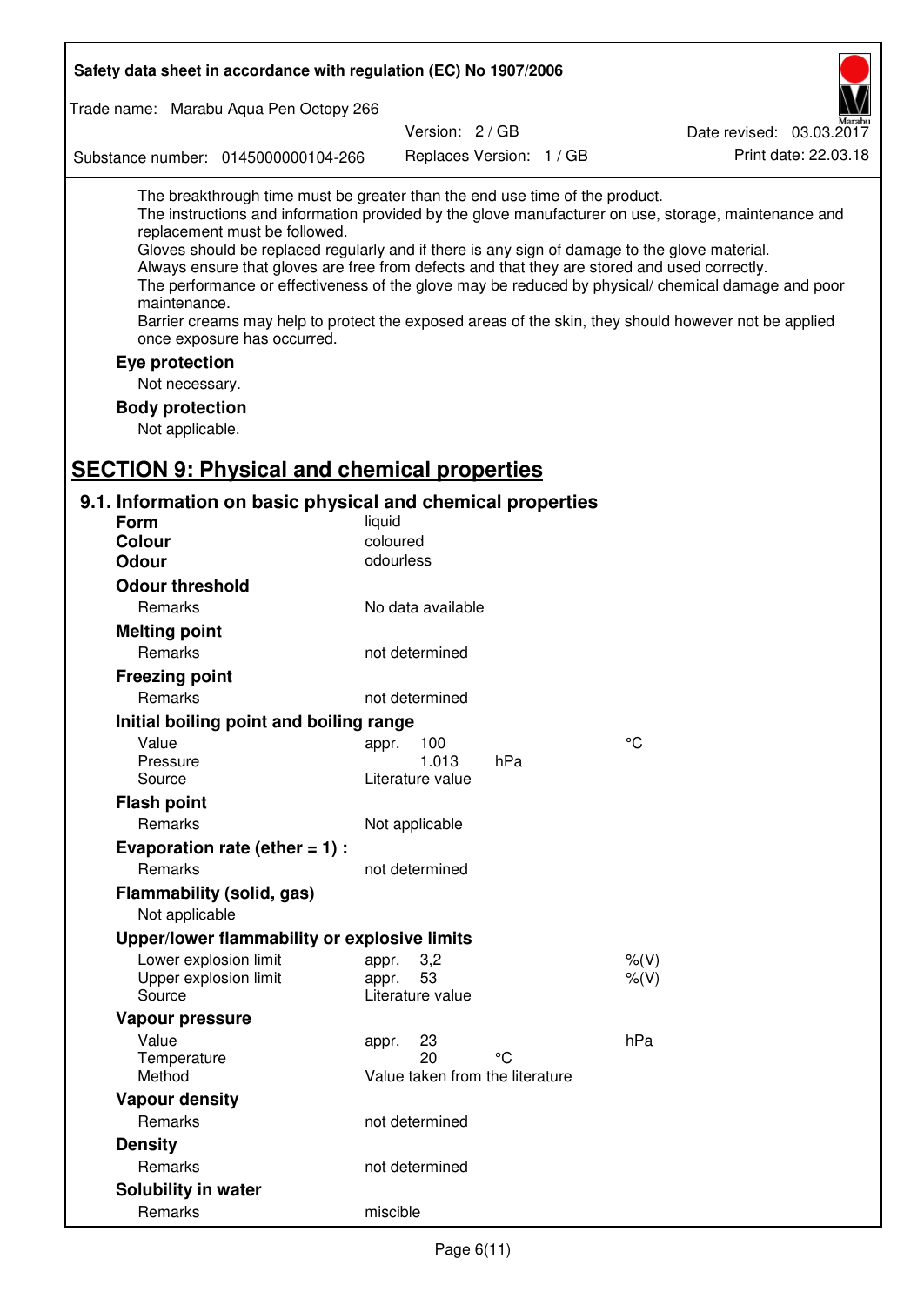| Safety data sheet in accordance with regulation (EC) No 1907/2006                    |                                                                   |    |                                                  |  |
|--------------------------------------------------------------------------------------|-------------------------------------------------------------------|----|--------------------------------------------------|--|
| Trade name: Marabu Aqua Pen Octopy 266                                               |                                                                   |    |                                                  |  |
| Substance number: 0145000000104-266                                                  | Version: 2 / GB<br>Replaces Version: 1 / GB                       |    | Date revised: 03.03.2017<br>Print date: 22.03.18 |  |
| Ignition temperature                                                                 |                                                                   |    |                                                  |  |
| Value                                                                                | 410<br>appr.<br>Literature value                                  | °C |                                                  |  |
| Source<br><b>Viscosity</b>                                                           |                                                                   |    |                                                  |  |
| Remarks                                                                              |                                                                   |    |                                                  |  |
| Remarks                                                                              | not determined                                                    |    |                                                  |  |
| 9.2. Other information<br><b>Other information</b><br>None known                     |                                                                   |    |                                                  |  |
| <b>SECTION 10: Stability and reactivity</b>                                          |                                                                   |    |                                                  |  |
| 10.1. Reactivity<br>None                                                             |                                                                   |    |                                                  |  |
| 10.2. Chemical stability<br>No hazardous reactions known.                            |                                                                   |    |                                                  |  |
| 10.3. Possibility of hazardous reactions<br>No hazardous reactions known.            |                                                                   |    |                                                  |  |
| 10.4. Conditions to avoid<br>No hazardous reactions known.                           |                                                                   |    |                                                  |  |
| 10.5. Incompatible materials<br>None                                                 |                                                                   |    |                                                  |  |
| 10.6. Hazardous decomposition products<br>No hazardous decomposition products known. |                                                                   |    |                                                  |  |
| <b>SECTION 11: Toxicological information</b>                                         |                                                                   |    |                                                  |  |
| 11.1. Information on toxicological effects                                           |                                                                   |    |                                                  |  |
| <b>Acute oral toxicity</b>                                                           |                                                                   |    |                                                  |  |
| Remarks                                                                              | Based on available data, the classification criteria are not met. |    |                                                  |  |
| <b>Acute dermal toxicity</b>                                                         |                                                                   |    |                                                  |  |
| Remarks<br><b>Acute inhalational toxicity</b>                                        | Based on available data, the classification criteria are not met. |    |                                                  |  |
| Remarks                                                                              | Based on available data, the classification criteria are not met. |    |                                                  |  |
| <b>Skin corrosion/irritation</b>                                                     |                                                                   |    |                                                  |  |
| Remarks                                                                              | Based on available data, the classification criteria are not met. |    |                                                  |  |
| Serious eye damage/irritation                                                        |                                                                   |    |                                                  |  |
| Remarks                                                                              | Based on available data, the classification criteria are not met. |    |                                                  |  |
| <b>Sensitization</b>                                                                 |                                                                   |    |                                                  |  |
| Remarks                                                                              | Based on available data, the classification criteria are not met. |    |                                                  |  |
| <b>Mutagenicity</b>                                                                  |                                                                   |    |                                                  |  |
| Remarks                                                                              | Based on available data, the classification criteria are not met. |    |                                                  |  |
| <b>Reproductive toxicity</b><br>Remarks                                              | Based on available data, the classification criteria are not met. |    |                                                  |  |
| Carcinogenicity                                                                      |                                                                   |    |                                                  |  |
| Remarks                                                                              | Based on available data, the classification criteria are not met. |    |                                                  |  |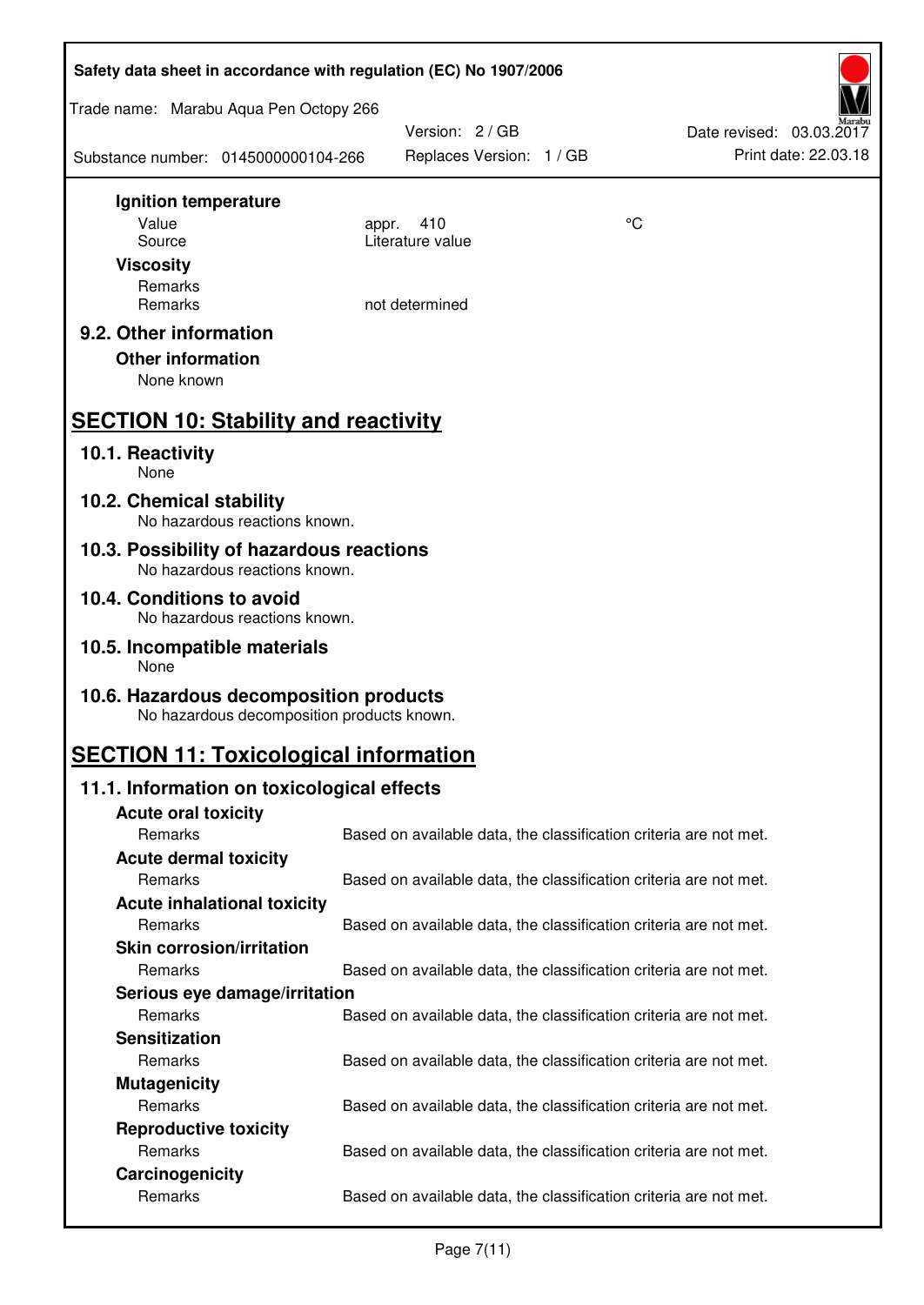#### **Safety data sheet in accordance with regulation (EC) No 1907/2006**

Trade name: Marabu Aqua Pen Octopy 266

Version: 2 / GB

Replaces Version: 1 / GB Print date: 22.03.18 Date revised: 03.03.2017

Substance number: 0145000000104-266

## **Specific Target Organ Toxicity (STOT)**

**Single exposure** 

Based on available data, the classification criteria are not met.

**Repeated exposure** 

Remarks Based on available data, the classification criteria are not met.

#### **Aspiration hazard**

Based on available data, the classification criteria are not met.

#### **Experience in practice**

Provided all the recommended protective and safety precautions are taken, experience shows that no risk to health can be expected.

#### **Other information**

There are no data available on the mixture itself. The mixture has been assessed following the additivity method of the GHS/CLP Regulation (EC) No 1272/2008.

## **SECTION 12: Ecological information**

## **12.1. Toxicity**

#### **General information**

There are no data available on the mixture itself.Do not allow to enter drains or water courses.The mixture has been assessed following the summation method of the CLP Regulation (EC) No 1272/2008 and is not classified as dangerous for the environment.

## **12.2. Persistence and degradability**

#### **General information**

There are no data available on the mixture itself.

#### **12.3. Bioaccumulative potential**

#### **General information**

There are no data available on the mixture itself.

#### **12.4. Mobility in soil**

#### **General information**

There are no data available on the mixture itself.

**12.5. Results of PBT and vPvB assessment** 

## **General information**

There are no data available on the mixture itself.

#### **12.6. Other adverse effects**

#### **General information**

There are no data available on the mixture itself.

# **SECTION 13: Disposal considerations**

## **13.1. Waste treatment methods**

#### **Disposal recommendations for the product**

The product can be placed with other household refuse. Small residues in containers can be washed-out with water and put into the drainage system.

#### **Disposal recommendations for packaging**

Packaging that cannot be cleaned should be disposed off as product waste. Completely emptied packagings can be given for recycling.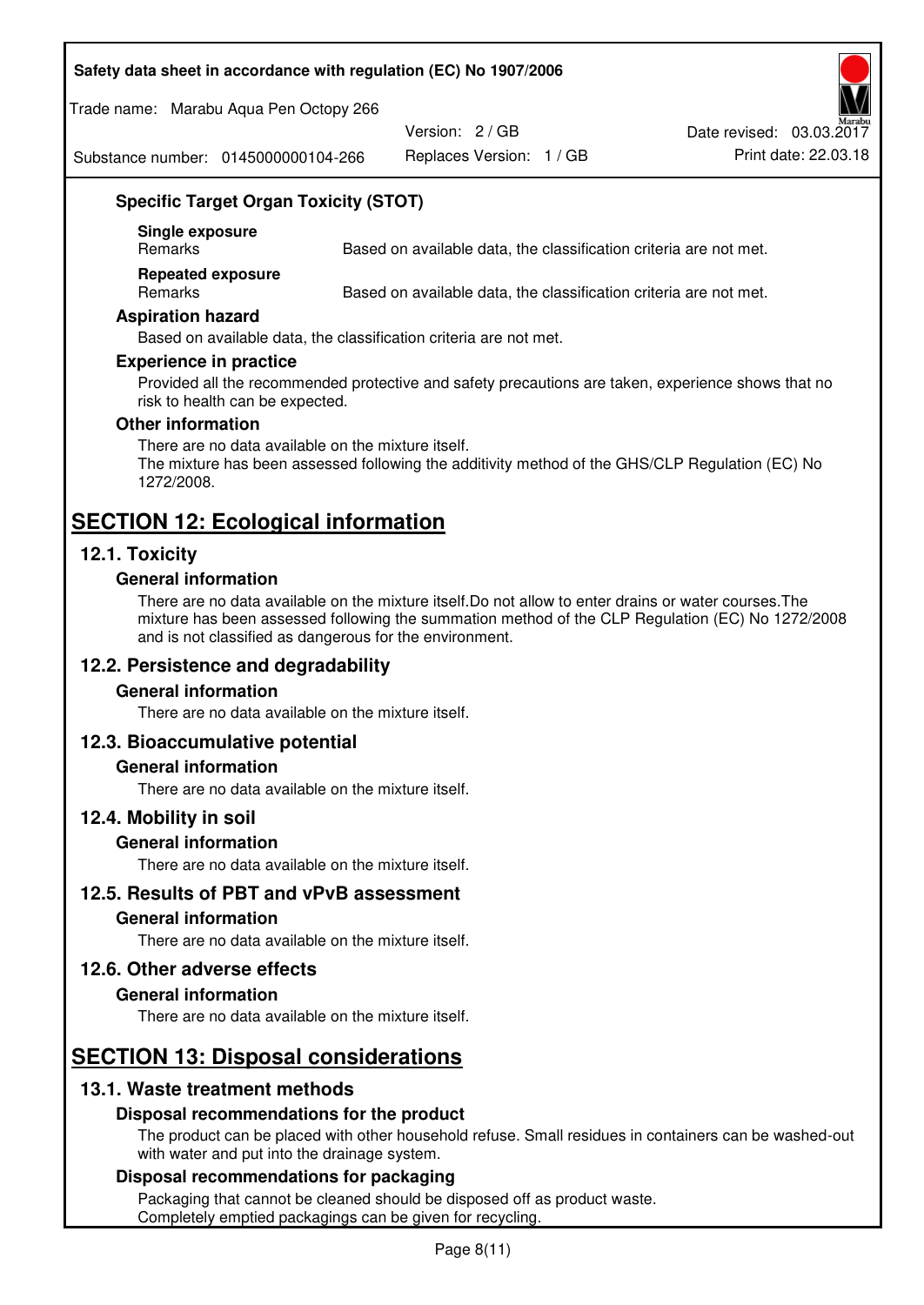| Safety data sheet in accordance with regulation (EC) No 1907/2006                                                                                                           |                          |                          |
|-----------------------------------------------------------------------------------------------------------------------------------------------------------------------------|--------------------------|--------------------------|
| Trade name: Marabu Aqua Pen Octopy 266                                                                                                                                      | Version: 2 / GB          | Date revised: 03.03.2017 |
| Substance number: 0145000000104-266                                                                                                                                         | Replaces Version: 1 / GB | Print date: 22.03.18     |
| <b>SECTION 14: Transport information</b>                                                                                                                                    |                          |                          |
| <b>Land transport ADR/RID</b>                                                                                                                                               |                          |                          |
| Non-dangerous goods<br>14.1. UN number<br>$UN -$                                                                                                                            |                          |                          |
| 14.2. UN proper shipping name                                                                                                                                               |                          |                          |
| 14.3. Transport hazard class(es)<br>Class                                                                                                                                   |                          |                          |
| Label                                                                                                                                                                       |                          |                          |
| 14.4. Packing group<br>Packing group                                                                                                                                        |                          |                          |
| $\mathbf{0}$<br>Transport category<br>14.5. Environmental hazards                                                                                                           |                          |                          |
| <b>Marine transport IMDG/GGVSee</b><br>The product does not constitute a hazardous substance in sea transport.<br>14.1. UN number                                           |                          |                          |
| $UN -$<br>14.2. UN proper shipping name                                                                                                                                     |                          |                          |
| 14.3. Transport hazard class(es)<br>Class                                                                                                                                   |                          |                          |
| Subsidiary risk<br>14.4. Packing group                                                                                                                                      |                          |                          |
| Packing group                                                                                                                                                               |                          |                          |
| 14.5. Environmental hazards<br>no                                                                                                                                           |                          |                          |
| <b>Air transport ICAO/IATA</b><br>The product does not constitute a hazardous substance in air transport.                                                                   |                          |                          |
| 14.1. UN number<br>$UN -$                                                                                                                                                   |                          |                          |
| 14.2. UN proper shipping name                                                                                                                                               |                          |                          |
| 14.3. Transport hazard class(es)                                                                                                                                            |                          |                          |
| Class<br>Subsidiary risk                                                                                                                                                    |                          |                          |
| 14.4. Packing group                                                                                                                                                         |                          |                          |
| Packing group<br>14.5. Environmental hazards                                                                                                                                |                          |                          |
| Information for all modes of transport<br>14.6. Special precautions for user                                                                                                |                          |                          |
| Transport within the user's premises:                                                                                                                                       |                          |                          |
| Always transport in closed containers that are upright and secure.<br>Ensure that persons transporting the product know what to do in the event of an accident or spillage. |                          |                          |
| <b>Other information</b>                                                                                                                                                    |                          |                          |
| 14.7. Transport in bulk according to Annex II of Marpol and the IBC Code<br>no                                                                                              |                          |                          |
| <b>SECTION 15: Regulatory information ***</b>                                                                                                                               |                          |                          |
| 15.1. Safety, health and environmental regulations/legislation specific for the substance                                                                                   |                          |                          |

Г

٦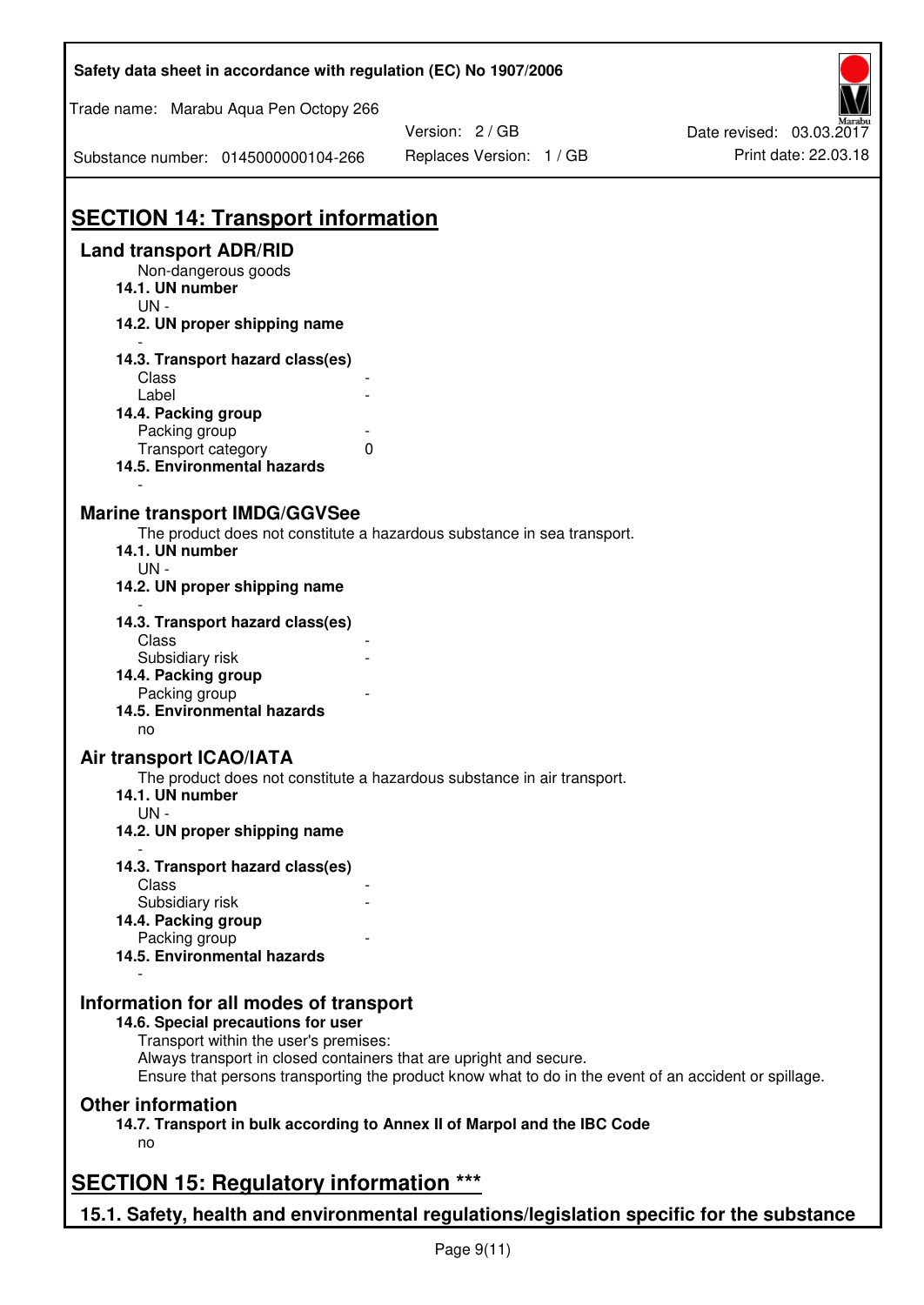| Safety data sheet in accordance with regulation (EC) No 1907/2006 |                                                                                                                                                                                                                                                                                                                                                                                                                                                                   |                                                       |                          |                                                                                                                                                                                                                                                                                                                 |
|-------------------------------------------------------------------|-------------------------------------------------------------------------------------------------------------------------------------------------------------------------------------------------------------------------------------------------------------------------------------------------------------------------------------------------------------------------------------------------------------------------------------------------------------------|-------------------------------------------------------|--------------------------|-----------------------------------------------------------------------------------------------------------------------------------------------------------------------------------------------------------------------------------------------------------------------------------------------------------------|
| Trade name: Marabu Aqua Pen Octopy 266                            |                                                                                                                                                                                                                                                                                                                                                                                                                                                                   | Version: 2 / GB                                       |                          |                                                                                                                                                                                                                                                                                                                 |
|                                                                   |                                                                                                                                                                                                                                                                                                                                                                                                                                                                   |                                                       |                          | Date revised: 03.03.2017<br>Print date: 22.03.18                                                                                                                                                                                                                                                                |
| Substance number: 0145000000104-266                               |                                                                                                                                                                                                                                                                                                                                                                                                                                                                   |                                                       | Replaces Version: 1 / GB |                                                                                                                                                                                                                                                                                                                 |
| or mixture                                                        |                                                                                                                                                                                                                                                                                                                                                                                                                                                                   |                                                       |                          |                                                                                                                                                                                                                                                                                                                 |
| <b>VOC ***</b>                                                    |                                                                                                                                                                                                                                                                                                                                                                                                                                                                   |                                                       |                          |                                                                                                                                                                                                                                                                                                                 |
| VOC (EU)                                                          |                                                                                                                                                                                                                                                                                                                                                                                                                                                                   | $\mathbf 0$                                           | $\%$                     |                                                                                                                                                                                                                                                                                                                 |
| <b>Other information</b>                                          |                                                                                                                                                                                                                                                                                                                                                                                                                                                                   |                                                       |                          |                                                                                                                                                                                                                                                                                                                 |
|                                                                   | All components are contained in the TSCA inventory or exempted.<br>All components are contained in the AICS inventory.<br>All components are contained in the PICCS inventory.<br>All components are contained in the DSL inventory.<br>All components are contained in the IECSC inventory.<br>All components are contained in the NZIOC inventory.<br>All components are contained in the ENCS inventory.<br>All components are contained in the ECL inventory. |                                                       |                          |                                                                                                                                                                                                                                                                                                                 |
| 15.2. Chemical safety assessment                                  | For this preparation a chemical safety assessment has not been carried out.                                                                                                                                                                                                                                                                                                                                                                                       |                                                       |                          |                                                                                                                                                                                                                                                                                                                 |
| <b>SECTION 16: Other information</b>                              |                                                                                                                                                                                                                                                                                                                                                                                                                                                                   |                                                       |                          |                                                                                                                                                                                                                                                                                                                 |
|                                                                   | Hazard statements listed in Chapter 3                                                                                                                                                                                                                                                                                                                                                                                                                             |                                                       |                          |                                                                                                                                                                                                                                                                                                                 |
| H <sub>301</sub>                                                  |                                                                                                                                                                                                                                                                                                                                                                                                                                                                   | Toxic if swallowed.                                   |                          |                                                                                                                                                                                                                                                                                                                 |
| H302                                                              |                                                                                                                                                                                                                                                                                                                                                                                                                                                                   | Harmful if swallowed.                                 |                          |                                                                                                                                                                                                                                                                                                                 |
| H311                                                              |                                                                                                                                                                                                                                                                                                                                                                                                                                                                   | Toxic in contact with skin.                           |                          |                                                                                                                                                                                                                                                                                                                 |
| H312                                                              |                                                                                                                                                                                                                                                                                                                                                                                                                                                                   | Harmful in contact with skin.                         |                          |                                                                                                                                                                                                                                                                                                                 |
| H314                                                              |                                                                                                                                                                                                                                                                                                                                                                                                                                                                   | Causes severe skin burns and eye damage.              |                          |                                                                                                                                                                                                                                                                                                                 |
| H315<br>H317                                                      |                                                                                                                                                                                                                                                                                                                                                                                                                                                                   | Causes skin irritation.                               |                          |                                                                                                                                                                                                                                                                                                                 |
| H318                                                              |                                                                                                                                                                                                                                                                                                                                                                                                                                                                   | May cause an allergic skin reaction.                  |                          |                                                                                                                                                                                                                                                                                                                 |
| H331                                                              |                                                                                                                                                                                                                                                                                                                                                                                                                                                                   | Causes serious eye damage.<br>Toxic if inhaled.       |                          |                                                                                                                                                                                                                                                                                                                 |
| H335                                                              |                                                                                                                                                                                                                                                                                                                                                                                                                                                                   | May cause respiratory irritation.                     |                          |                                                                                                                                                                                                                                                                                                                 |
| H373                                                              |                                                                                                                                                                                                                                                                                                                                                                                                                                                                   |                                                       |                          | May cause damage to organs through prolonged or repeated exposure:                                                                                                                                                                                                                                              |
| H400                                                              |                                                                                                                                                                                                                                                                                                                                                                                                                                                                   | Very toxic to aquatic life.                           |                          |                                                                                                                                                                                                                                                                                                                 |
| H410                                                              |                                                                                                                                                                                                                                                                                                                                                                                                                                                                   | Very toxic to aquatic life with long lasting effects. |                          |                                                                                                                                                                                                                                                                                                                 |
|                                                                   | <b>CLP categories listed in Chapter 3</b>                                                                                                                                                                                                                                                                                                                                                                                                                         |                                                       |                          |                                                                                                                                                                                                                                                                                                                 |
| Acute Tox. 3                                                      |                                                                                                                                                                                                                                                                                                                                                                                                                                                                   | Acute toxicity, Category 3                            |                          |                                                                                                                                                                                                                                                                                                                 |
| Acute Tox. 4                                                      |                                                                                                                                                                                                                                                                                                                                                                                                                                                                   | Acute toxicity, Category 4                            |                          |                                                                                                                                                                                                                                                                                                                 |
| Aquatic Acute 1                                                   |                                                                                                                                                                                                                                                                                                                                                                                                                                                                   |                                                       |                          | Hazardous to the aquatic environment, acute, Category 1                                                                                                                                                                                                                                                         |
| Aquatic Chronic 1                                                 |                                                                                                                                                                                                                                                                                                                                                                                                                                                                   |                                                       |                          | Hazardous to the aquatic environment, chronic, Category 1                                                                                                                                                                                                                                                       |
| Eye Dam. 1                                                        |                                                                                                                                                                                                                                                                                                                                                                                                                                                                   | Serious eye damage, Category 1                        |                          |                                                                                                                                                                                                                                                                                                                 |
| Skin Corr. 1B                                                     |                                                                                                                                                                                                                                                                                                                                                                                                                                                                   | Skin corrosion, Category 1B                           |                          |                                                                                                                                                                                                                                                                                                                 |
| Skin Irrit. 2                                                     |                                                                                                                                                                                                                                                                                                                                                                                                                                                                   | Skin irritation, Category 2                           |                          |                                                                                                                                                                                                                                                                                                                 |
| Skin Sens. 1                                                      |                                                                                                                                                                                                                                                                                                                                                                                                                                                                   | Skin sensitization, Category 1                        |                          |                                                                                                                                                                                                                                                                                                                 |
| STOT RE 2<br>STOT SE 3                                            |                                                                                                                                                                                                                                                                                                                                                                                                                                                                   |                                                       |                          | Specific target organ toxicity - repeated exposure, Category 2<br>Specific target organ toxicity - single exposure, Category 3                                                                                                                                                                                  |
| <b>Supplemental information</b>                                   |                                                                                                                                                                                                                                                                                                                                                                                                                                                                   |                                                       |                          |                                                                                                                                                                                                                                                                                                                 |
|                                                                   |                                                                                                                                                                                                                                                                                                                                                                                                                                                                   |                                                       |                          | Relevant changes compared with the previous version of the safety data sheet are marked with: ***                                                                                                                                                                                                               |
| legislation.                                                      |                                                                                                                                                                                                                                                                                                                                                                                                                                                                   |                                                       |                          | This information is based on our present state of knowledge. However, it should not constitute a<br>guarantee for any specific product properties and shall not establish a legally valid relationship.<br>The information in this Safety Data Sheet is based on the present state of knowledge and current     |
|                                                                   |                                                                                                                                                                                                                                                                                                                                                                                                                                                                   |                                                       |                          | It provides guidance on health, safety and environmental aspects of the product and should not be<br>construed as any guarantee of technical performance or suitability for particular applications.<br>The product should not be used for purposes other than those shown in Section 1 without first referring |
|                                                                   | to the supplier and obtaining written handling instructions.                                                                                                                                                                                                                                                                                                                                                                                                      |                                                       |                          | As the specific conditions of use of the product are outside the supplier's control, the user is responsible                                                                                                                                                                                                    |
|                                                                   | for ensuring that the requirements of relevant legislation are complied with.                                                                                                                                                                                                                                                                                                                                                                                     |                                                       |                          | The information contained in this safety data sheet does not constitute the user's own assessment of                                                                                                                                                                                                            |